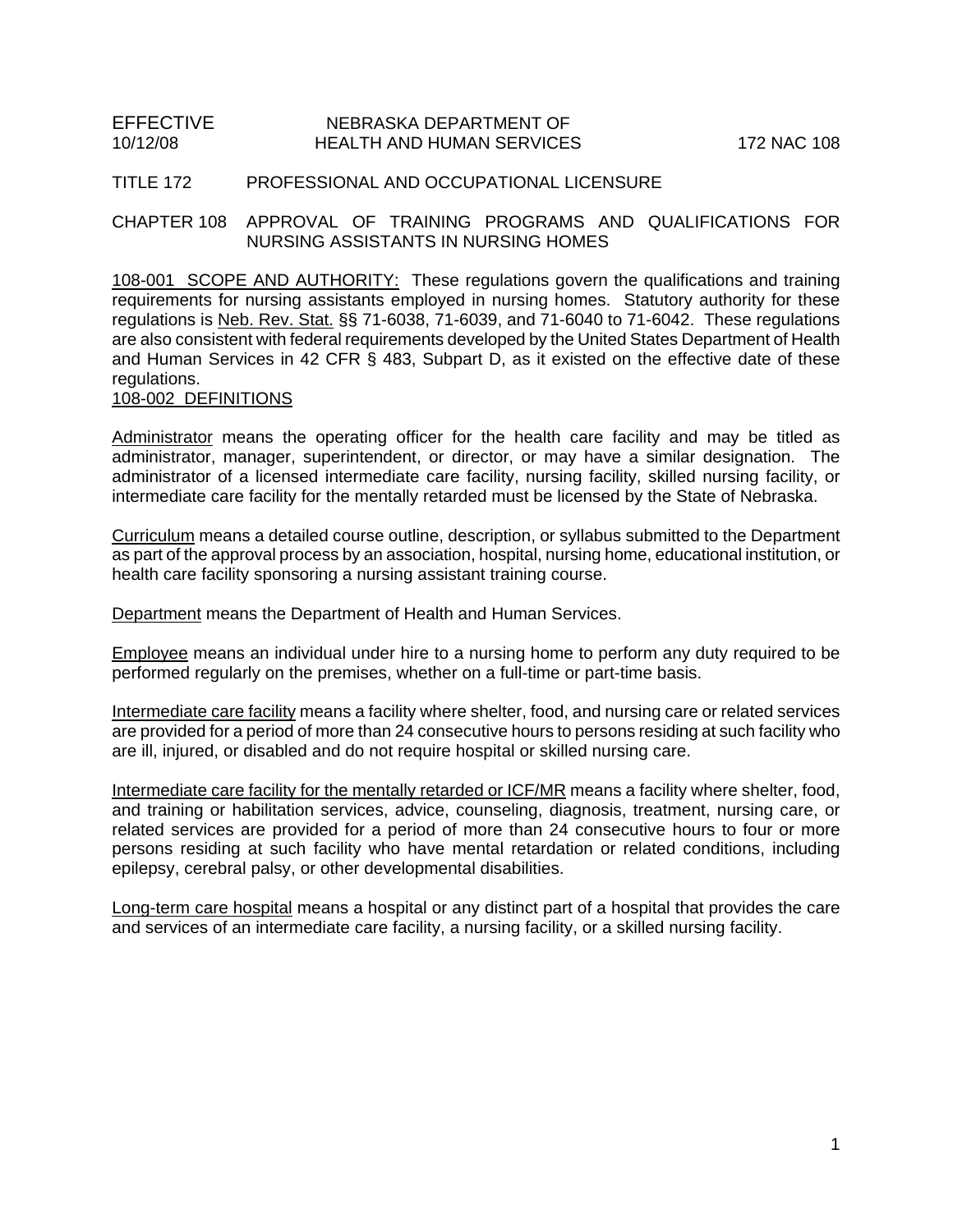Nursing assistant means any person, other than a paid dining assistant or a licensed registered or practical nurse, employed by a nursing home for the purpose of aiding a licensed registered or practical nurse through the performance of nonspecialized tasks related to the personal care and comfort of residents. Federal regulations in 42 CFR § 483, Subpart D, refer to these nursing home employees as "nurse aides".

Nursing facility means a facility where medical care, nursing care, rehabilitation, or related services and associated treatment are provided for a period of more than 24 consecutive hours to persons residing at such facility who are ill, injured, or disabled.

Nursing home means any facility or distinct part of any facility that provides care as defined in Neb. Rev. Stat. § 71-420 (intermediate care facility), § 71-421 (ICF/MR), § 71-422 (long-term care hospital), § 71-424 (nursing facility), and § 71-429 (skilled nursing facility).

Registered nurse means an individual who has a current active Nebraska license, issued by the Department upon the recommendation of the State Board of Nursing, to practice professional nursing and to use the title "Registered Nurse" and the abbreviation "R.N." or has the authority to practice in this state as a registered nurse under the provisions of the Nurse Licensure Compact.

Registry means the central data bank established by 471 NAC 12-002.04 of individuals who have met the training and competency evaluation requirements established in 172 NAC 108-003.

Resident means any person domiciled, residing, or receiving care and treatment, for a period in excess of 24 hours, in a nursing home.

Skilled nursing facility means a facility where medical care, skilled nursing care, rehabilitation, or related services and associated treatment are provided for a period of more than 24 consecutive hours to persons residing at such facility who are ill, injured, or disabled.

## 108-003 NURSING ASSISTANT TRAINING PROGRAMS

108-003.01 Courses of training for all nursing homes except ICF/MR's must be given by a single sponsor or organization and include, at a minimum, 75 clock hours of instruction including at least 16 hours of supervised practical training. In addition, the course must include at least one hour of instruction on the responsibility of each nursing assistant to report suspected abuse or neglect pursuant to Neb. Rev. Stat. §§ 28-372 and 28-711. The curriculum for a nursing assistant training course must include, at a minimum, the following:

- 1. At least 16 hours of training in the following areas prior to any direct contact with a resident:
	- a. Communication and interpersonal skills;
	- b. Infection control;
	- c. Safety/emergency procedures, including emergency measures for choking;
	- d. Promoting residents' independence; and
	- e. Respecting residents' rights.
- 2. Basic nursing skills:
	- a. Taking and recording vital signs;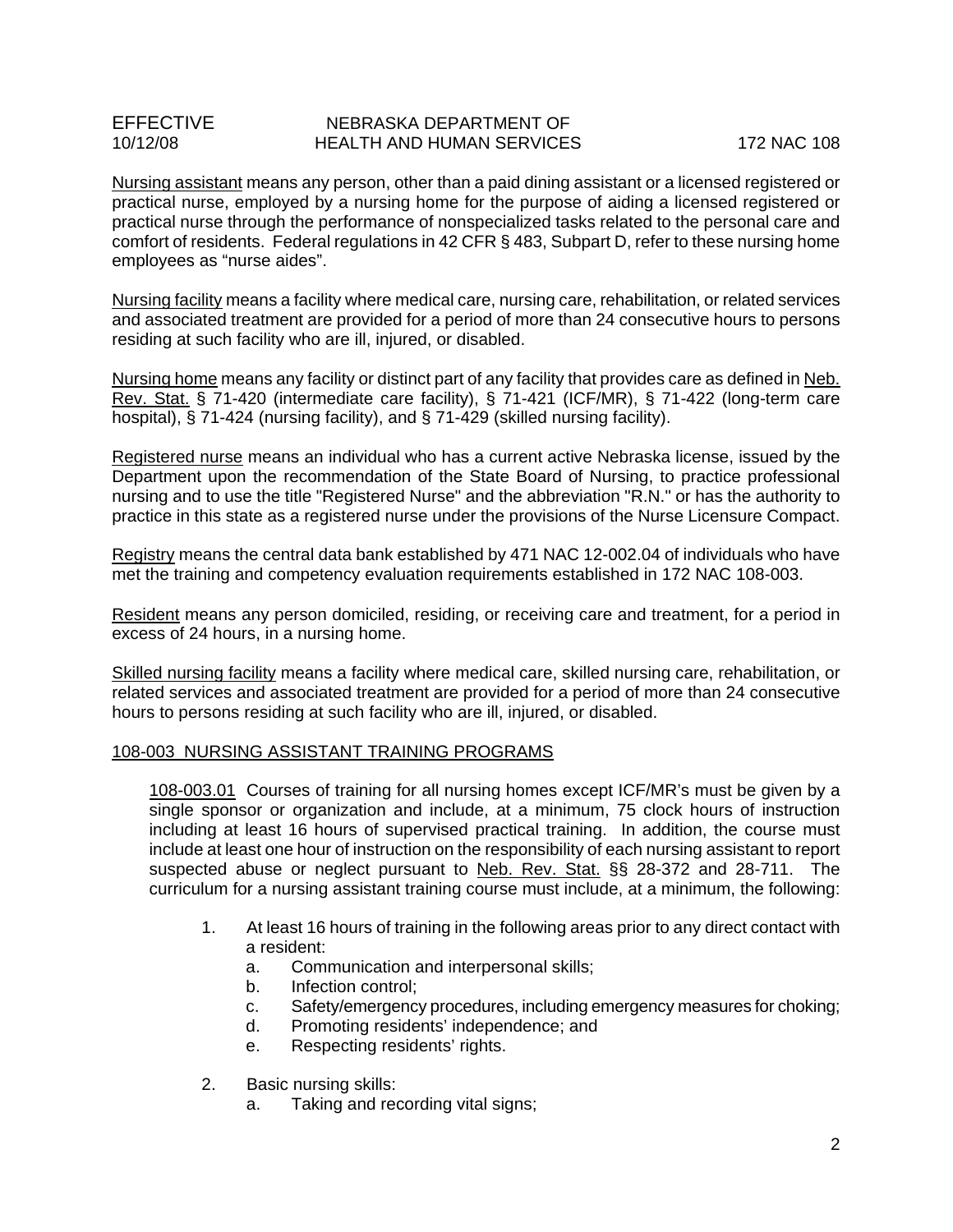- b. Measuring and recording height and weight;
- c. Caring for the residents' environment;
- d. Recognizing abnormal changes in body functioning and the importance of reporting such changes to a supervisor; and
- e. Caring for residents when death is imminent.
- 3. Personal care skills, including, but not limited to:
	- a. Bathing;
	- b. Grooming, including mouth care;
	- c. Dressing;
	- d. Toileting;
	- e. Assisting with eating and hydration;
	- f. Proper feeding techniques;
	- g. Skin care; and
	- h. Transfers, positioning, and turning.
- 4. Mental health and social service needs:
	- a. Modifying nursing assistant's behavior in response to residents' behavior;
	- b. Awareness of developmental tasks associated with the aging process;
	- c. How to respond to resident behavior;
	- d. Allowing the resident to make personal choices, providing and reinforcing other behavior consistent with the resident's dignity; and
	- e. Using the resident's family as a source of emotional support.
- 5. Care of cognitively impaired residents:
	- a. Techniques for addressing the unique needs and behaviors of individual with dementia (Alzheimer's and others);
	- b. Communicating with cognitively impaired residents;
	- c. Understanding the behavior of cognitively impaired residents;
	- d. Appropriate responses to the behavior of cognitively impaired residents; and
	- e. Methods of reducing the effects of cognitive impairments.
- 6. Basic restorative services:
	- a. Training the resident in self-care according to the resident's abilities;
	- b. Use of assistive devices in transferring, ambulation, eating and dressing;
	- c. Maintenance of range of motion;
	- d. Proper turning and positioning in bed and chair;
	- e. Bowel and bladder training; and
	- f. Care and use of prosthetic and orthotic devices.
- 7. Resident rights:
	- a. Providing privacy and maintenance of confidentiality;
	- b. Promoting the resident's right to make personal choices to accommodate his/her needs;
	- c. Giving assistance in resolving grievances and disputes;
	- d. Providing needed assistance in getting to and participating in resident and family groups and other activities;
	- e. Maintaining care and security of resident personal possessions;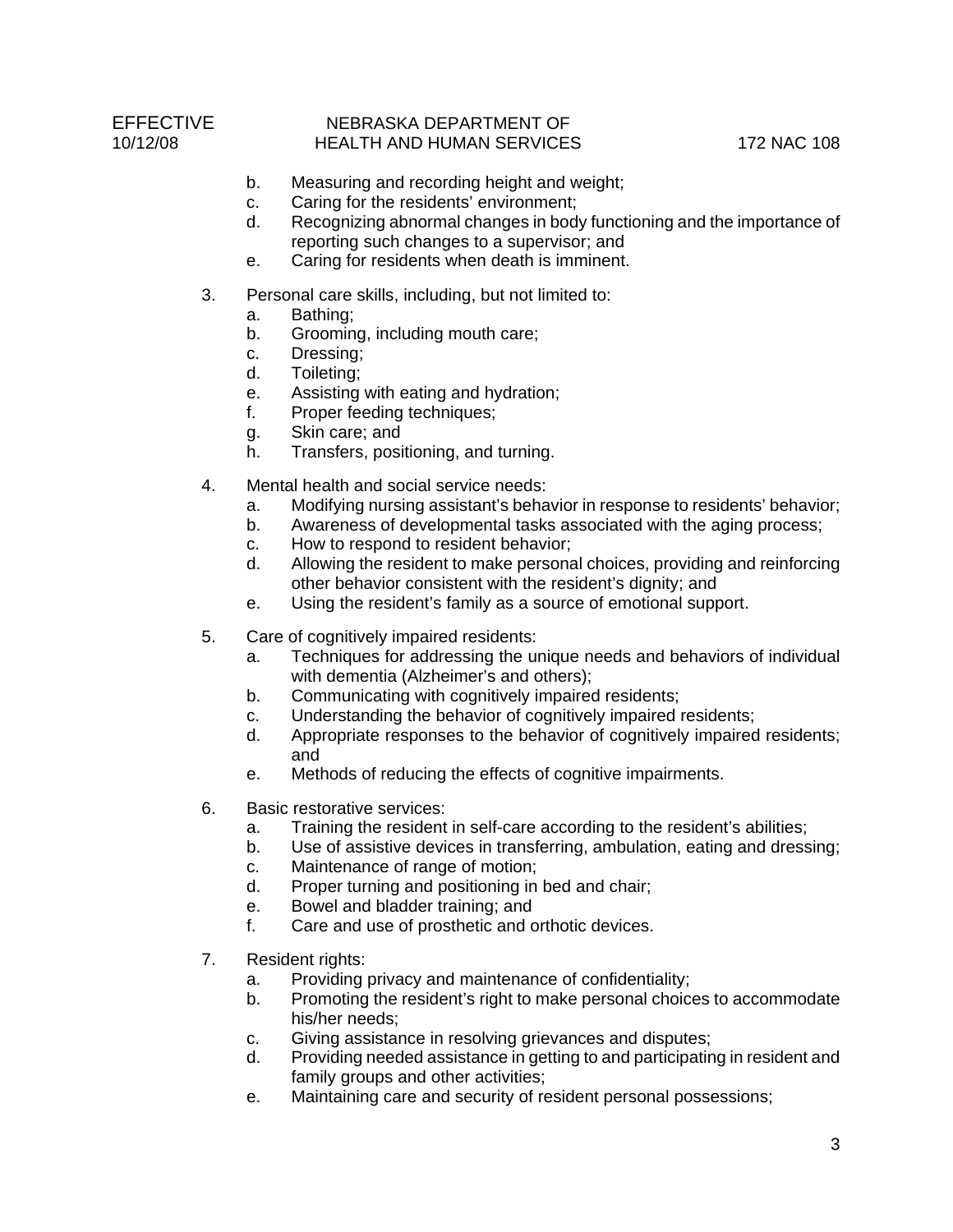- f. Promoting the resident's right to be free from abuse, mistreatment, and neglect and the need to report any instances of such treatment to appropriate facility staff; and
- g. Avoiding the need for restraints in accordance with current professional standards.

108-003.02 Courses of training for nursing assistants employed by ICF/MR's must be given by a single sponsor or organization and include, at a minimum, 15 hours of classroom instruction in basic personal care and five hours of classroom instruction in basic therapeutic and emergency procedures. In addition, the course must include at least one hour of instruction on the responsibility of each nursing assistant to report suspected abuse or neglect pursuant to Neb. Rev. Stat. §§ 28-372 and 28-711. The curriculum for the course must include, at a minimum, the following components of classroom instruction including appropriate practical training:

108-003.02A At least 15 hours of basic personal care training in the following areas:

- 1. Personal care:
	- a. Bathing;
	- b. Oral hygiene;
	- c. Backrubs;
	- d. Nail care;
	- e. Shaving;
	- f. Hair care;
	- g. Dressing; and
	- h. Bed-making (both occupied and unoccupied).
- 2. Active range of motion:
	- a. Ambulation;
	- b. Positioning;
	- c. Transfer techniques; and
	- d. Use of physical restraints.
- 3. Foods and fluids:
	- a. Basic nutrition;
	- b. Diet descriptions;
	- c. Preparation of residents for meals;
	- d. Feeding techniques;
	- e. Reporting intake and output; and
	- f. Weighing techniques.
- 4. Elimination:
	- a. Appropriate use of urinal and bedpan;
	- b. Bowel and bladder retraining;
	- c. Incontinent care; and
	- d. Enemas.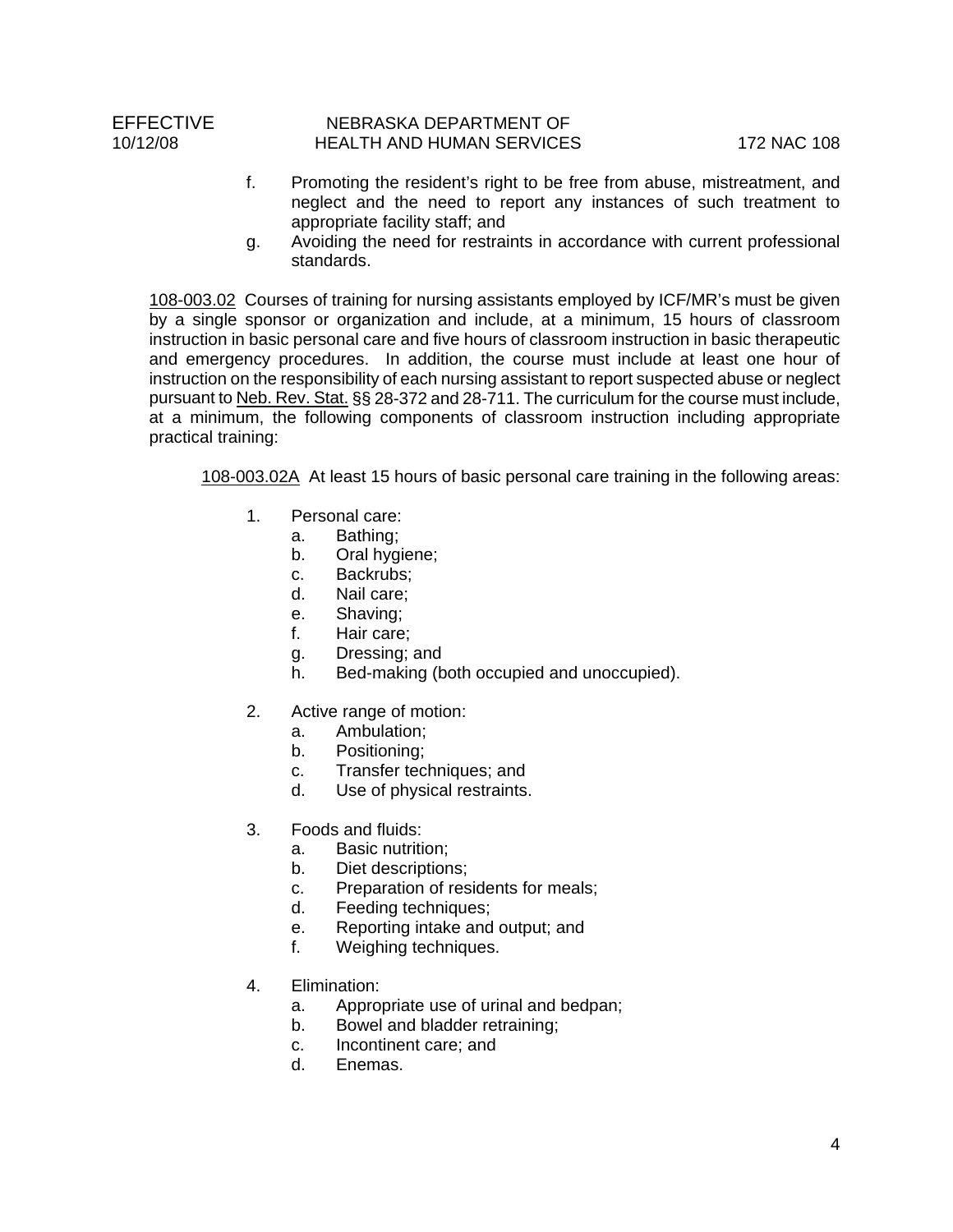- 5. Safety and accident prevention:
	- a. Lighting;
	- b. Siderails;
	- c. Call lights;
	- d. Wheelchairs; and
	- e. Smoking.
- 6. Infection prevention techniques:
	- a. Handwashing;
	- b. Care of linen and equipment; and
	- c. Introduction to isolation techniques.
- 7. Aging process:
	- a. Basic principles;
	- b. Psychosocial needs; and
	- c. Communication skills.

108-003.02B At least five hours of therapeutic and emergency procedures training in at least the following areas:

- 1. Fire and disaster safety and procedures;
- 2. Basic emergency care:
	- a. Recognition of signs and symptoms of emergencies including bleeding, burns, convulsions, fainting, falls, and choking; and
	- b. Procedures for reporting; and
- 3. Measuring vital signs:
	- a. Temperature;
	- b. Pulse;
	- c. Respirations; and
	- d. Blood pressure.

108-003.02C At least one hour of training in procedures for reporting suspected abuse or neglect, including:

- 1. The requirements of Neb. Rev. Stat. §§ 28-372 and 28-711; and
- 2. Resident rights as set forth in 175 NAC 12 and 175 NAC 17.

108-003.03 Individuals completing a nursing assistant training course must demonstrate at least the minimum acceptable proficiency in tasks or duties connected with each unit of the components set forth in 172 NAC 108-003. This minimum acceptable proficiency must be determined by the registered nurse administering the course and the instructor for the course.

108-003.04 Individuals completing a 75-hour nursing assistant training course must successfully complete an approved competency evaluation program consisting of a written or oral examination and a demonstration of skills. The competency evaluation program will be administered by the Department or a Department-approved entity that is not a nursing home that participates in Medicare or Medicaid.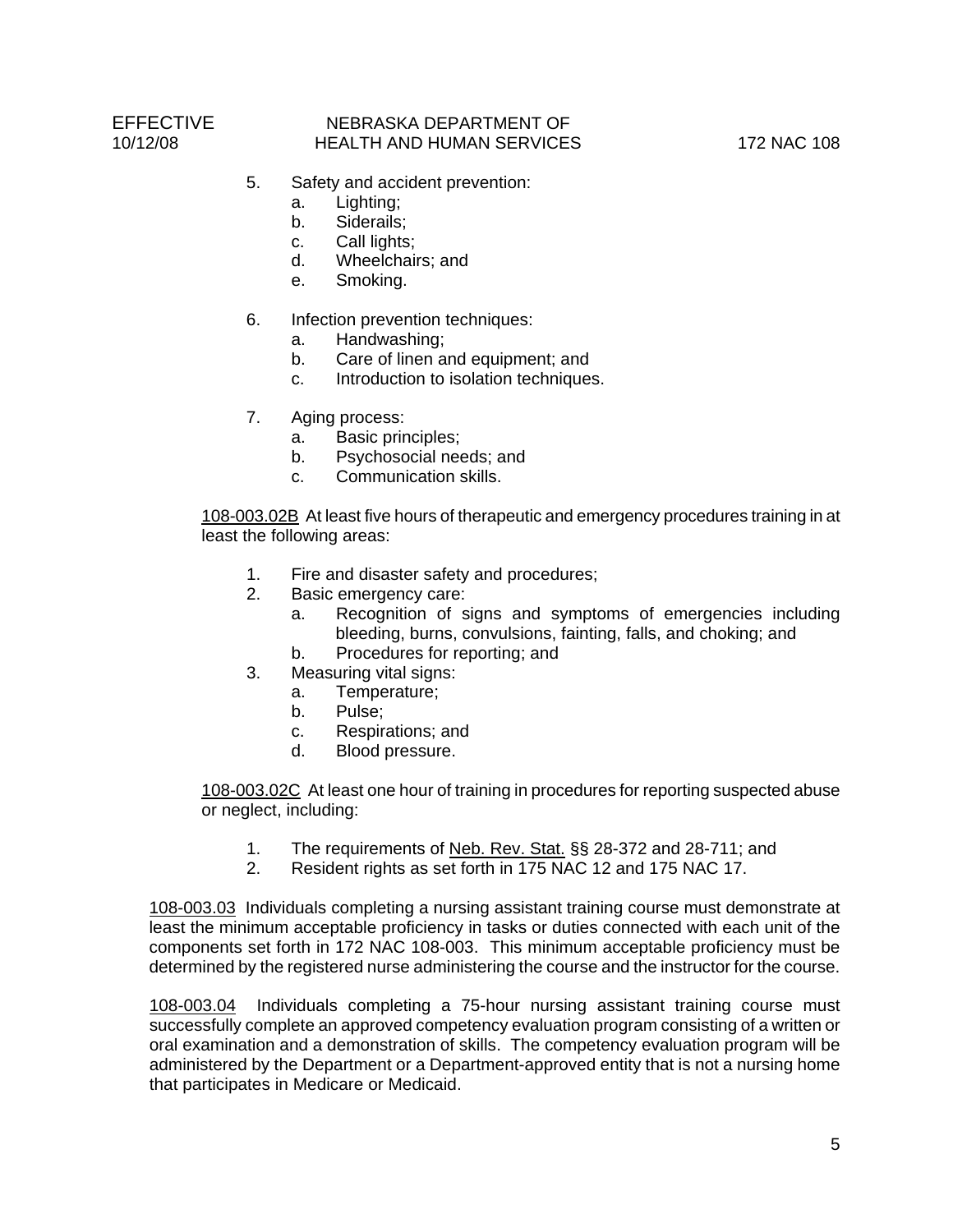108-003.05 Courses may exceed the minimum hour or training requirements set forth in these regulations.

108-003.06 Courses must be administered by registered nurses who hold a current license to practice as a registered nurse in this state or have the authority to practice in this state as a registered nurse under the provisions of the Nurse Licensure Compact.

108-003.07 The registered nurse administering the nursing assistant course must document an individual's successful completion of the course in a certificate or letter, the original of which must be given to the individual, containing the following information:

- 1. The individual's name;
- 2. The individual's date of birth;
- 3. The date of successful completion of the course;
- 4. The course sponsor; and
- 5. The course instructor.

108-003.08 The information required by 108-003.07 must also be submitted to the Department in form or letter signed by the administrator, and must also include the individual's Social Security Number.

#### 108-004 APPROVAL OF TRAINING PROGRAMS

108-004.01 Applications for Nursing Assistant Training Course: Any association, educational institution, or health care facility, including a skilled or intermediate care facility or ICF/MR may apply to the Department for approval to conduct a training course for nursing assistants.

108-004.01A Applications for approval of a nursing assistant training course must be made on a form provided by the Department, together with the curriculum for the course as defined in 108-003. The application must include the following information:

- 1. The title of the course;
- 2. The sponsor's name;
- 3. The names and authors of all textbooks to be used, if any, including the publisher and edition, or if no textbook is to be used, a list of written materials to be used, including the source of such materials;
- 4. The specific objectives for the course;
- 5. The units to be covered in the course, as determined by the components required by 108-003.01, items 1-7, and 108-003.02A-C;
- 6. The hours to be spent on each unit within the components required by 108- 003.01, items 1-7, and 108-003.02A-C;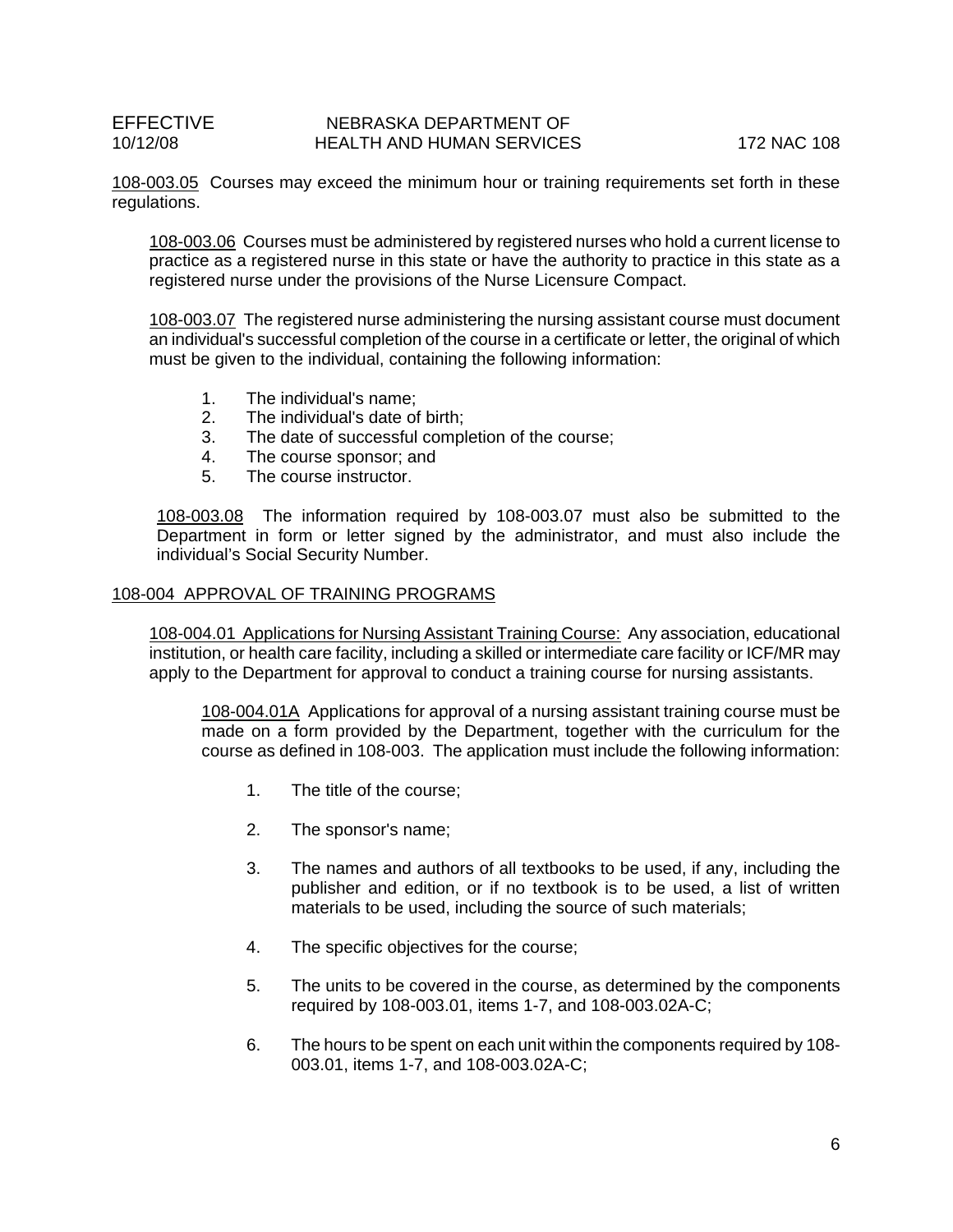- 7. The method(s) of instruction for each unit listed in 108-004.01, item 5 (for example, lecture, demonstration, simulation, slide presentation, film strip, etc.);
- 8. A description of the practical training to be provided for each unit listed in 108-004.01A, item 5;
- 9. The reading assignment in the text or in other materials, if any, for each unit;
- 10. The evaluation method for each unit (for example, written examination, student presentation or demonstration, competency check-off, etc.);
- 11. An explanation of when students will be evaluated (for example, after each unit, comprehensively at the end of the course);
- 12. An explanation of the grading system to be used for written examinations and proficiency evaluations; and
- 13. A list of tasks and duties connected with each unit listed in 108-003.01, items 1-7, or 108-003.02A-C on which students will be evaluated for competency, and guidelines for examinations to be used, which must include, at a minimum:
	- a. Procedures to be followed in administering examinations;
	- b. Procedures to be followed to ensure security of examinations, both during administration and otherwise, including but not limited to the number of times a particular examination will be used;
	- c. Procedures to be followed to validate the examinations as testing competency in the unit being tested; and
	- d. Procedures to be followed in reporting the grades to the sponsor and the Department.

108-004.01B The application and curriculum must be submitted at least 30 days prior to the date on which the course is to be given.

108-004.01C The application must be submitted by the administrator or operating officer for the entity conducting the course.

108-004.01D Only applications which are complete will be considered. In order to be considered complete, an application must include:

- 1. All of the information requested on the application;
- 2. A complete curriculum as defined in 108-002.02; and
- 3. The signature of the administrator or operating officer of the entity making application.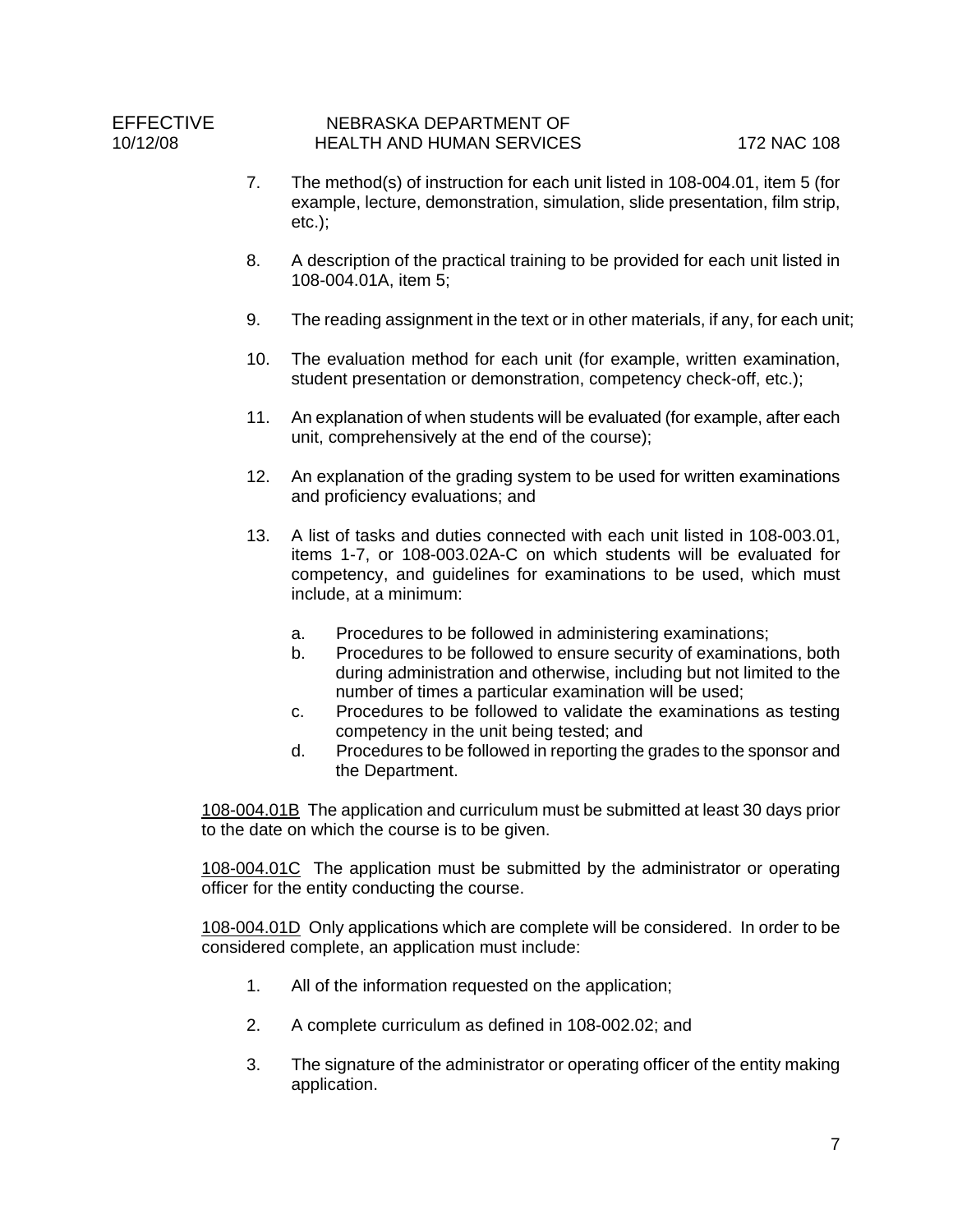An applicant may submit such additional documents or information as the applicant may consider relevant to the application and compliance with the provisions of these regulations. In the event that an application is determined to be incomplete, the Department will notify the applicant of the information necessary to complete the application and retain the application submitted pending receipt of the additional information.

108-004.02 Continuing Approval: Once an application for approval for a nursing assistant course has been granted by the Department, reapproval is not required for each occasion on which the course is administered so long as the course is not changed, or so long as the course requirements are not changed by law. If the course, or any portion of a course is changed, reapplication must be made in accordance with 108-004.01A. In cases where only a portion of a course is changed, the applicant may submit documentation and information only as to the changes made, but must clearly indicate those portions that are unchanged by so stating on the application.

108-004.03 Applications to Conduct Approved Courses Developed by Others: Associations, educational institutions, and health care facilities may, with the consent of the developer(s), conduct nursing assistant training courses developed by others which have received approval from the Department. Such facilities must apply for approval in accordance with 108-004.01A, but need not submit curriculum materials required by 108-003.01 or 108-003.02 except to the extent that the course will be varied in any manner from the approved course. Applicants must indicate on the application the title of the approved course to be used, name of the entity whose approved course will be used, and the date on which such course was approved.

108-004.04 Any changes in approved courses must be submitted to the Department for prior approval.

108-004.05 All nursing assistant training courses are subject to on-site periodic review by the Department. Sponsors of approved courses must provide written notice to the Department of the date(s) and location that a basic course will be held at least five working days before each occasion on which an approved course is scheduled to begin.

108-004.06 The approved course sponsor must maintain attendance records for such courses for a minimum of two years from the date of completion of each course.

108-004.07 Attendance records are subject to review by the Department upon request.

108-004.08 Denial, Suspension, or Revocation of Approval: The Department will deny, suspend, or revoke approval of a nursing assistant training course for failure to meet the requirements of Neb. Rev. Stat. §§ 71-6038 to 71-6042 as applicable, or the provisions of these regulations. If the Department determines to deny, suspend, or revoke approval of a nursing assistant training course, the Department will send the applicant a notice identifying the reasons for the determination. The notice will be sent by either registered or certified mail. The denial, suspension, or revocation will become final 30 days after the mailing of the notice unless the applicant, within that 30-day period, gives written notice of a request for a hearing. Hearings will be conducted in accordance with the Administrative Procedure Act and 184 NAC 1.